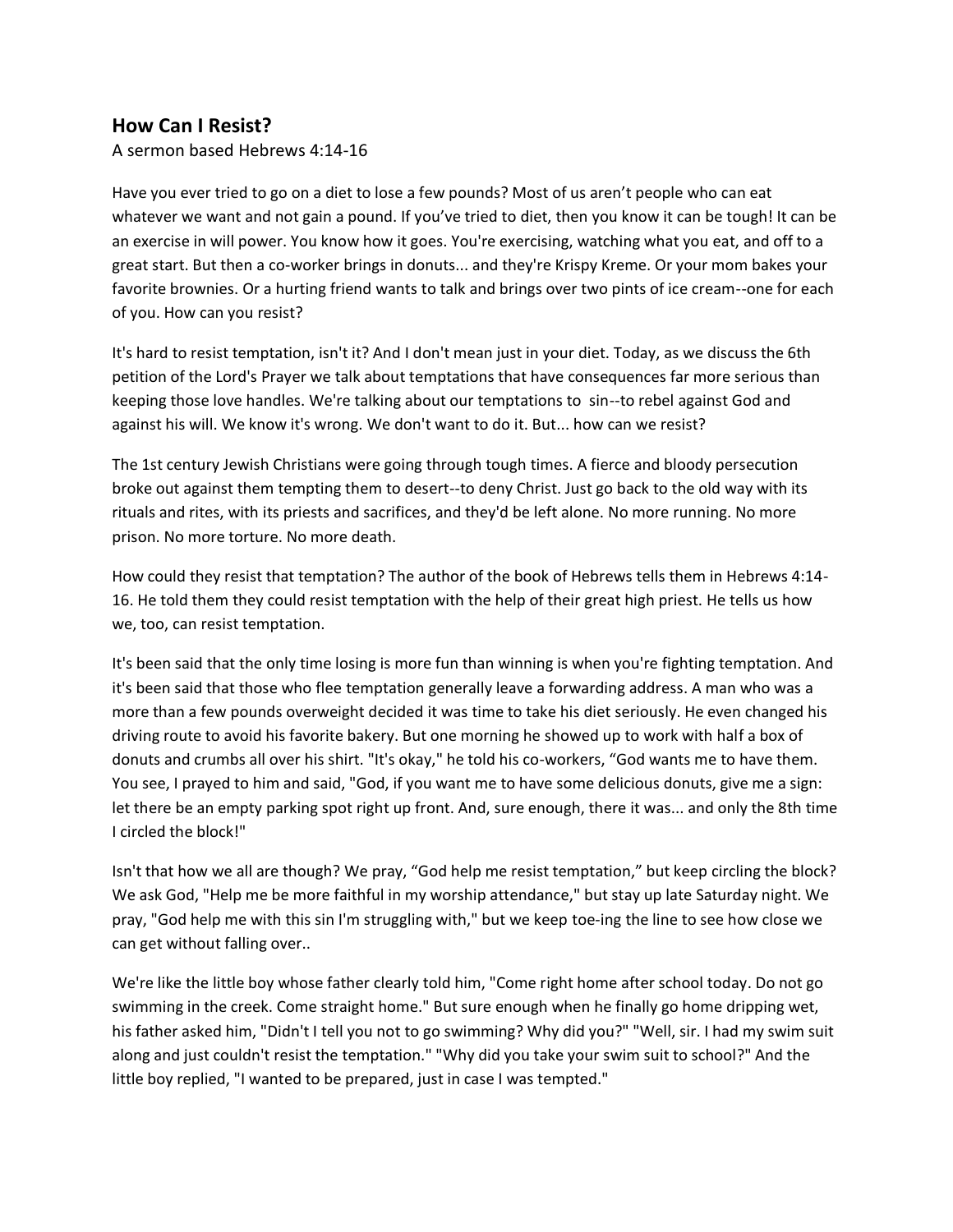Is that you? No? Then maybe you're not being honest with yourself. C.S. Lewis once said, "No man knows how bad he is until he's tried very hard to be good... Only those who try to resist temptation know how strong it is." Or think of it this way, only those who try to swim against the current know how strong the current really is. If you don't struggle with temptation, maybe it's because you're just going with the flow.

And if you think temptation's not that big of a deal, think again. Children who grow up with teddy bears sometimes think that real bears are cute and cuddly too. But in 1990 two boys scaled the fence at the Bronx Zoo in New York City into the polar bear compound. The next day they were found dead. Your pet sins that seem so cute and cuddly and harmless are deadly to your faith.

So, how can we resist those temptations? Try harder? Dig in and get more will power? How can we resist?

Does it really matter? We've already given in to them! And it only takes one sin to make us less than perfect, unacceptable to God and deserving of death--not by a polar bear, but eternal death in hell.

So, what can we do about it? Nothing. But there is one who can. Our great high priest.

Do you know the duties of a high priest? They had several. They were to pray to God on the people's behalf. They were to instruct the people on God's behalf. In this way they would serve as mediators. But their role of go-between between the people and God involved more than just communication. It involved a lot of sacrifice. The priests would slaughter countless animals each day to show that sin must be paid for with a life. But the 1st century Jewish Christians didn't need that old priesthood they were tempted to turn back to anymore. That priesthood was only meant to point ahead to Jesus--the great high priest.

How did Jesus serve? He too prayed to God and he taught the people. But that wasn't his primary role. Jesus came to make a sacrifice. And it had to be a perfect sacrifice. If Jesus had sinned--even once!--then his sacrifice on the cross could not have paid for our sin. But he didn't sin--not even once!

"We have [a high priest] who has been tempted in every way, just as we are—yet was without sin."

Fully human in every way, tempted just as we are in every way, but he never gave in! He was a redblooded male with natural male desires, but he never lusted. He grew tired, but was never lazy! He was frustrated, but never used words to hurt! He was very busy, but always made worship a top priority. He knows what it's like to be tempted. But he never gave in.

And yet, he died. He went to hell on the cross. Why for us? The author to the Hebrews said that Jesus can sympathize with us. Literally sympathize means to suffer with someone. But Jesus does more than suffer with us when we're tempted. He suffered for us to pay for the times we've caved and given in to temptation. And by the sacrifice of our great high priest, he took our sin away and gave his perfect score of resisting every temptation to us. Our sins are forgiven! And the proof is in the resurrection. He didn't stay dead, but "[he] has gone through the heavens!" What a great high priest we have!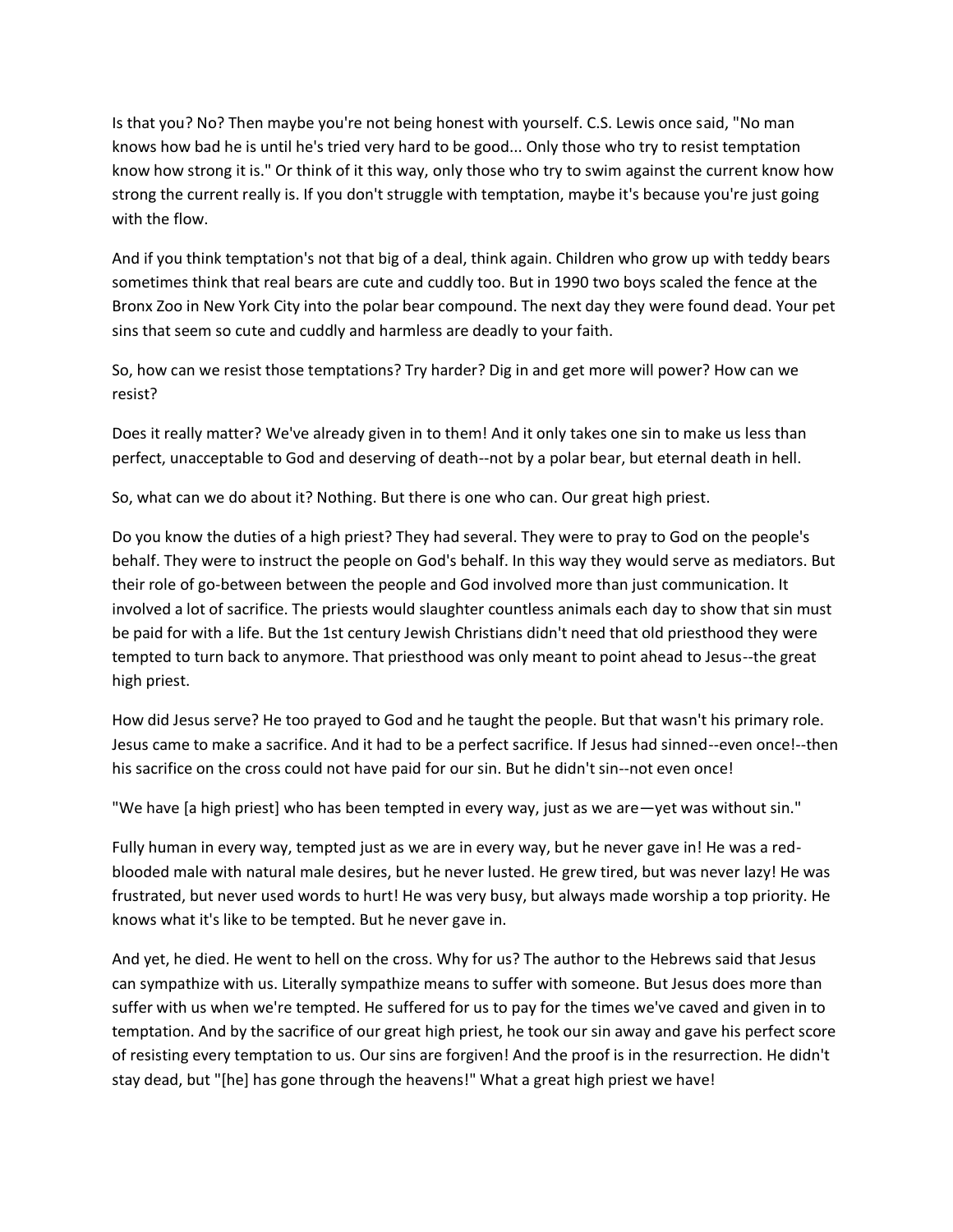And now, we long not to indulge the sinful nature and give in to every temptation, but to fight it all the harder. We long to do what our Jesus wants no matter how hard it might be. Because we have to thank him for what he's done! But how can we resist? Our hearts are in the right place--longing to thank him for our sacrifice--but still... "The spirit is willing, but the body is weak." Well, the author to the Hebrews gives us some advice on how to resist...by the help of my great High Priest.

First, he says, "Therefore, since we have a great high priest who has gone through the heavens, Jesus the Son of God, let us hold firmly to the faith we profess." To resist temptation and keep from falling into sin, hold firmly to the faith.

About a half dozen years ago, there was a football player from the University of South Florida football team, who was working at his summer job at the Busch Gardens amusement park. After three girls climbed into one of the rides he was in charge of, he noticed that the door wasn't latched properly. So he reached for it, but a little too late. The ride took off with him clinging to the side of the car, hanging 35 feet in the air. The girls tried to pull him in and he tried to hang on, but he let go and he fell, breaking one of his vertebrae and possibly ending his football career--only 50 feet from the platform and from safety. He would be fine if he had only held firmly to the car.

In the same way, we will fall into temptation and sin when we don't hang on to God's Word. "Let us hold firmly to the faith we profess." Know the truth of God's Word. Read it. Study it. Learn it. Come to worship. Come to Bible Class. Celebrate the sacraments. Remember your baptism. Take the Lord's Supper as often as you can. Grow in your faith. Strengthen your grip on the truths of God's grace. That's how you hold firmly to the faith. Cling to it and never let go. For the result of letting go might be far worse than falling 35 feet. You'll fall into sin and may fall from the faith.

Now, on our own, none of us has the spiritual strength to cling to the cross and keep from letting go. But thankfully, we're not on our own. We can call for help at any time from our great high priest. "Let us then approach the throne of grace with confidence, so that we may receive mercy and find grace to help us in our time of need."

Do you know how difficult it would be to gain access to the President, to have a conversation with him, to buy him a cup of coffee? Pretty difficult, wouldn't it be, because of personnel and the level of security always surrounding him.

Not everyone has access to the President of the United States. But you don't need it. You can call in greater forces when temptation comes knocking at your door. With your sins removed by the sacrifice of your great high priest, you have direct access to God. You can approach his throne--a throne, not of wrath, but of grace, as he longs to bless you. There you will find grace to help in time of need.

Someone once said that when temptation comes knocking on the door, call Jesus. "Would you please get that for me?" And when Temptation sees who answers, he'll say, "Oh! I'm sorry. I must have the wrong address." And he'll turn around and run. Really that's what we do every time we pray the sixth petition of the Lord's Prayer, "Lead us not into temptation." We approach the throne of grace and cry out, "Jesus, would you please get that for me?"